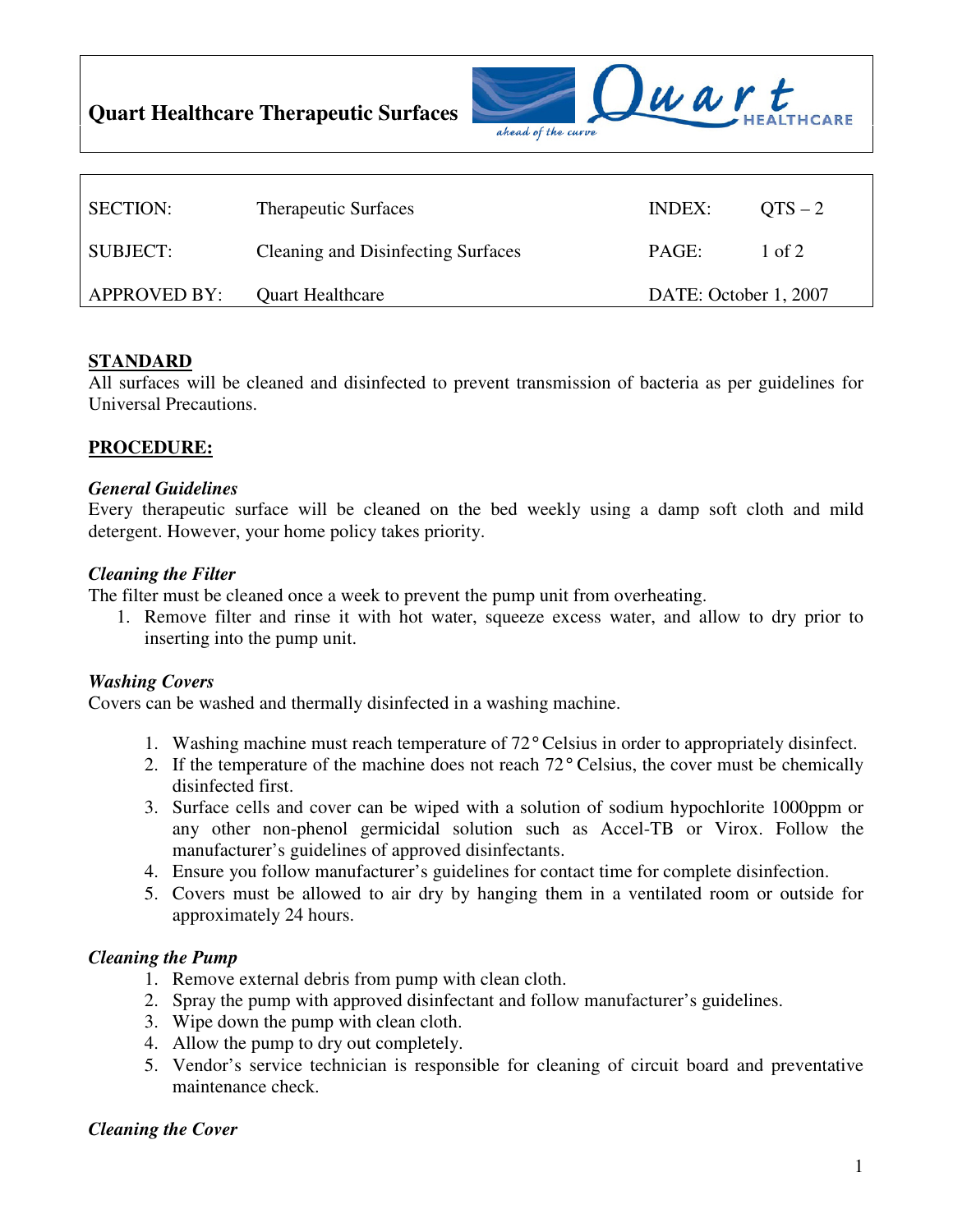**Quart Healthcare Therapeutic Surfaces** 



| <b>SECTION:</b> | <b>Therapeutic Surfaces</b>               | INDEX:                | $OTS - 2$ |
|-----------------|-------------------------------------------|-----------------------|-----------|
| SUBJECT:-       | <b>Cleaning and Disinfecting Surfaces</b> | PAGE:                 | 2 of 2    |
| APPROVED BY:    | <b>Quart Healthcare</b>                   | DATE: October 1, 2007 |           |

- 1. Remove external debris from cover with clean cloth.
- 2. Remove the cover from the mattress and spray completely with approved disinfectant. Follow manufacturer's guidelines.
- 3. Hang to allow cover to air dry.

#### *Cleaning the Filter*

1. Remove filter and rinse it with hot water, squeeze excess water, and allow to dry prior to inserting into the pump unit.

## *Cleaning the Surface*

- 1. Spray the cells and entire surface with approved disinfectant. Follow manufacturer's guidelines.
- 2. Separate mesh belt loop and wash separately.
- 3. Mix Virox with warm water and pour a tiny amount into each bladder, then shake the bladders to spread the liquid around inside.
- 4. Place three bladders in a mesh bag, you will need six mesh bags. Place the mesh bags in the washer. (Can add all six at once)
- 5. Add ¼ cup of white vinegar to the wash load with a small amount of laundry detergent.
- 6. Once the bladders have been washed remove them from the mesh bad and remove the excess water from each bladder. (This part is tricky as you have to get the water out through the connection opening.
- 7. Repeat the washing and emptying of the bladders three times.
- 8. Hang mesh cover to dry
- 9. A quick way to dry the bladders is to reconnect them to the side rail and turn the pump on auto-firm. It will take about 2 days to dry depending on how humid the room is and how much excess water is left in the bladder.
- 10. Once the mesh covering is dry, place over top of cells and reconnect the air cells at the connector tubes.

#### *Storage of Surfaces for Future Use*

1. Recommended to have surfaces deep cleaned before storing.

# *Cleaning Cautions*

.

- 1. Deep cleaning can be provided by the Vender for a fee.
- 2. Tumble drying or tunnel drying is not recommended.
- 3. Always follow manufacturer's guidelines and your home's infection control policy.